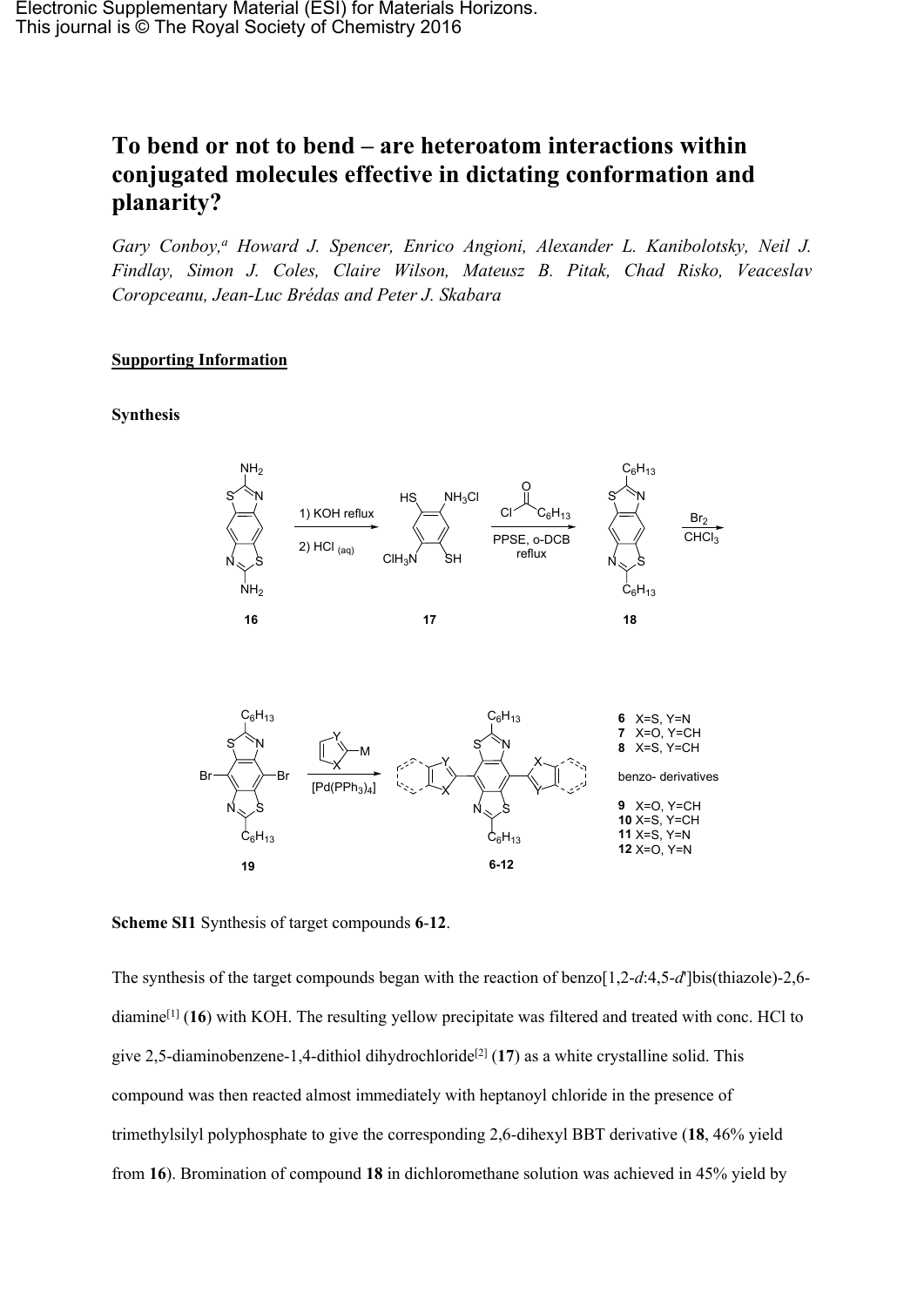the addition of bromine at 0°C. Compounds **6-8**, **11**, and **12** were obtained in 50-75% yield by the reaction of the dibromo derivative **19** with the corresponding aryl trialkyltin reagent under Stille coupling conditions. For compounds **9** and **10**, the boronic esters of the corresponding aryl systems were reacted with **19** under Suzuki-Miyaura conditions to give the products in 65 and 43% yield, respectively.

Compound **(16)**[[3](#page-18-2)] was subjected to treatment with base, with the in-situ generated potassium thiolate salt converted to the dihydrochloride intermediate **(17)**. [\[3\]](#page-18-2) Initial attempts to synthesise **(18)** *via* acidcatalysed ring closure were unsuccessful when conducted under  $N_2$  gas. The yield was increased to 24% when Ar gas was used and intermediate **(17)** dried overnight under vacuum. This was further increased to 46% from **(16)** when intermediate **(17)** was dried under Ar flow for 1 h and used immediately without isolation or exposure to air. It is important to note that these reactions can be scaled up to produce 10g batches of **(18)** without a fall in the isolated yield. Compound **(18)** was then brominated using Br<sub>2</sub> in CHCl<sub>3</sub> to yield (16) which is suitable for further modification. The seven BBT containing heterocyclic dyads were then synthesised *via* palladium-catalysed cross-coupling reactions using the dibromo parent compound **(16)** and the corresponding heterocyclic stannane or boronate ester to yield compounds **6 – 12** in yields of 43-75% as bright yellow crystalline powders. Crystals of suitable quality for single crystal x-ray diffraction were grown from common organic solvents.

## **Experimental Section**

Anhydrous tetrahydrofuran, toluene and dichloromethane were purified *via* a solvent purification system using alumina as drying agent (SPS 400 from Innovative Technologies) and used immediately. Compounds  $(8)^{[4]}$  $(8)^{[4]}$  $(8)^{[4]}$ ,  $(17)^{[5]}$  $(17)^{[5]}$  $(17)^{[5]}$ ,  $(18)^{[6]}$  $(18)^{[6]}$  $(18)^{[6]}$ , and  $(19)^{[6]}$  $(19)^{[6]}$  $(19)^{[6]}$  were synthesised according to the literature procedures. All other chemicals were purchased from Sigma Aldrich or Alfa Aesar and used without further purification. DSC was conducted using a TA Instruments DSC Q1000 Differential Scanning Calorimeter. <sup>1</sup>H and <sup>13</sup>C NMR spectra were recorded on a Bruker AVIII 400 at 400 MHz and 100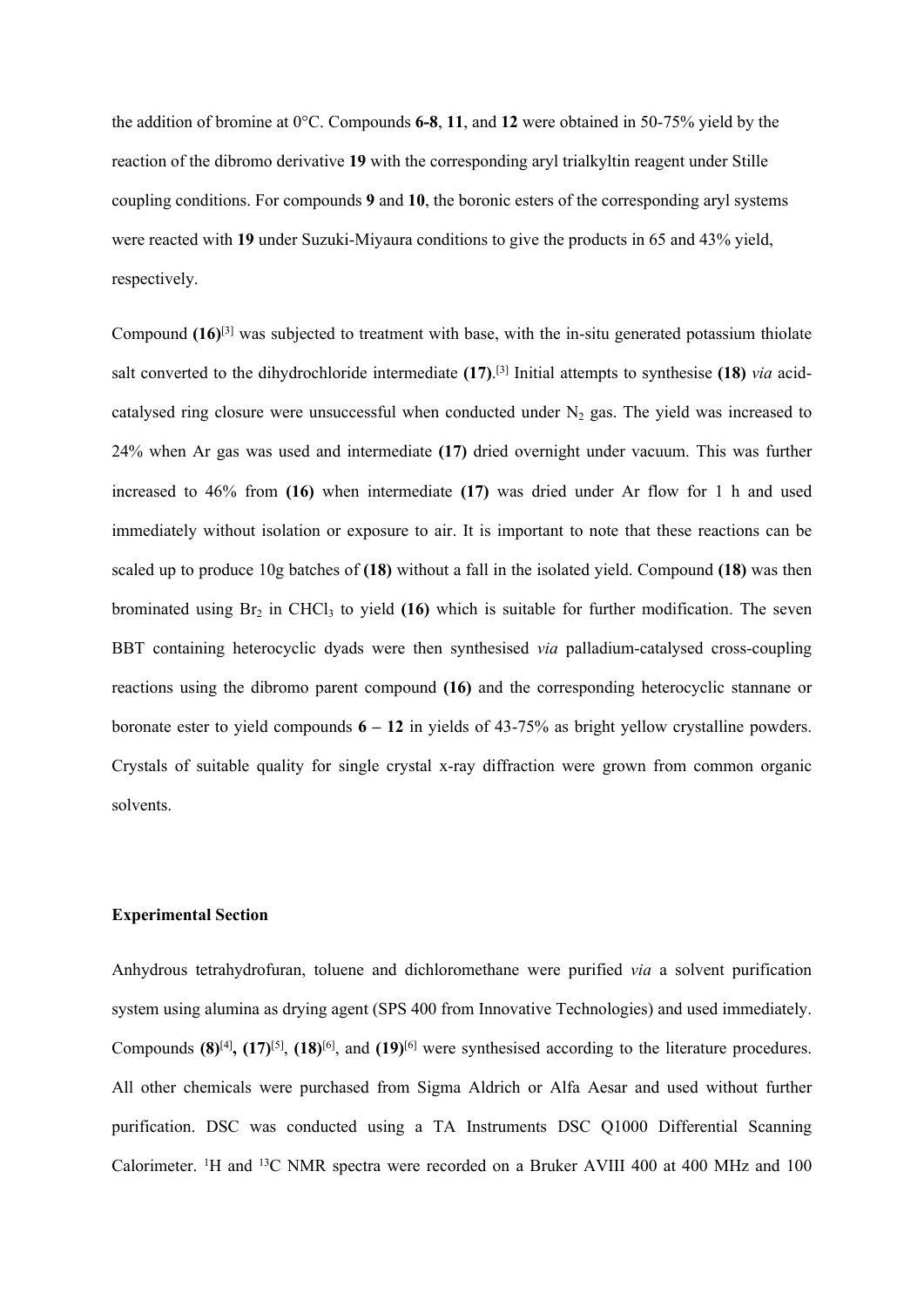MHz and are calibrated to the residual solvent peak. Elemental analyses were obtained on a Perkin-Elmer 2400 analyser. MALDI-TOF spectra were recorded on a Shimadzu Axima-CFR spectrometer (mass range 1-150000 Da). HRMS measurements were recorded using the EPSRC NMSF.

#### **Crystallographic Experimental Detail**

For compounds **6** and **12** data were collected using a Rigaku AFC12 goniometer equipped with an enhanced sensitivity (HG) *Saturn724+* detector mounted at the window of an *FR-E+ SuperBright* molybdenum rotating anode generator with VHF *Varimax* optics (70µm focus). For compounds **9** and **10** the data were collected at beamline I19, Diamond Light Source situated on an undulator insertion device with a combination of double crystal monochromator, vertical and horizontal focussing mirrors and a series of beam slits (primary white beam and either side of the focussing mirrors). The experimental hutch (EH1) is equipped with a Crystal Logic 4-circle kappa geometry goniometer with a Rigaku Saturn 724 CCD detector. Both systems are equipped with an Oxford Cryosystems Cryostream plus cryostat and data were collected from a sample cooled and maintained at 100K. Data collection was controlled through *CrystalClear*-SM Expert 3.1 b20 (Rigaku, 2011-2) for all compounds and data processing for **6**, **9** and **12**. Data for compound 10 was processing using *CrysAlis PRO*, Agilent Technologies, Version 1.171.37.35 (release 13-08-2014 CrysAlis171 .NET). The structures were solved using *SHELXS*, G.M. Sheldrick, Acta Cryst. (2008). A64, 112-122 for **6** and Superflip (Palatinus & Chapuis, 2007;Palatinus & van der Lee, 2008; Palatinus *et al.*, 2012) for **9**, **10** and **12**. Structure refinement were carried out using *SHELXL*, G.M. Sheldrick, Acta Cryst. (2008). A64, 112-122 within OLEX2 (Dolomanov *et al.*, 2009).

In all cases the asymmetric unit contains half a molecule with the other half generated by inversion symmetry.

**6**  $C_{26}H_{30}N_4S_4$   $M_r = 526.78$ , yellow plate-like crystal  $0.11 \times 0.04 \times 0.01$  mm, Triclinic, *P*-1,  $a = 8.5288$ (11) Å,  $b = 8.7463$  (11) Å,  $c = 9.9866$  (14) Å,  $\alpha = 105.144$  (7)°,  $\beta = 93.192$  (7)°,  $\gamma = 117.597$  (8)°,  $V =$ 623.53 (14)  $\hat{A}^3$ , *Z* = 1, *D*<sub>x</sub> = 1.403 Mg m<sup>-3</sup>,  $\mu$  = 0.41 mm<sup>-1</sup>, Mo *K* $\alpha$  radiation,  $\lambda$  = 0.71075 Å, *T* = 100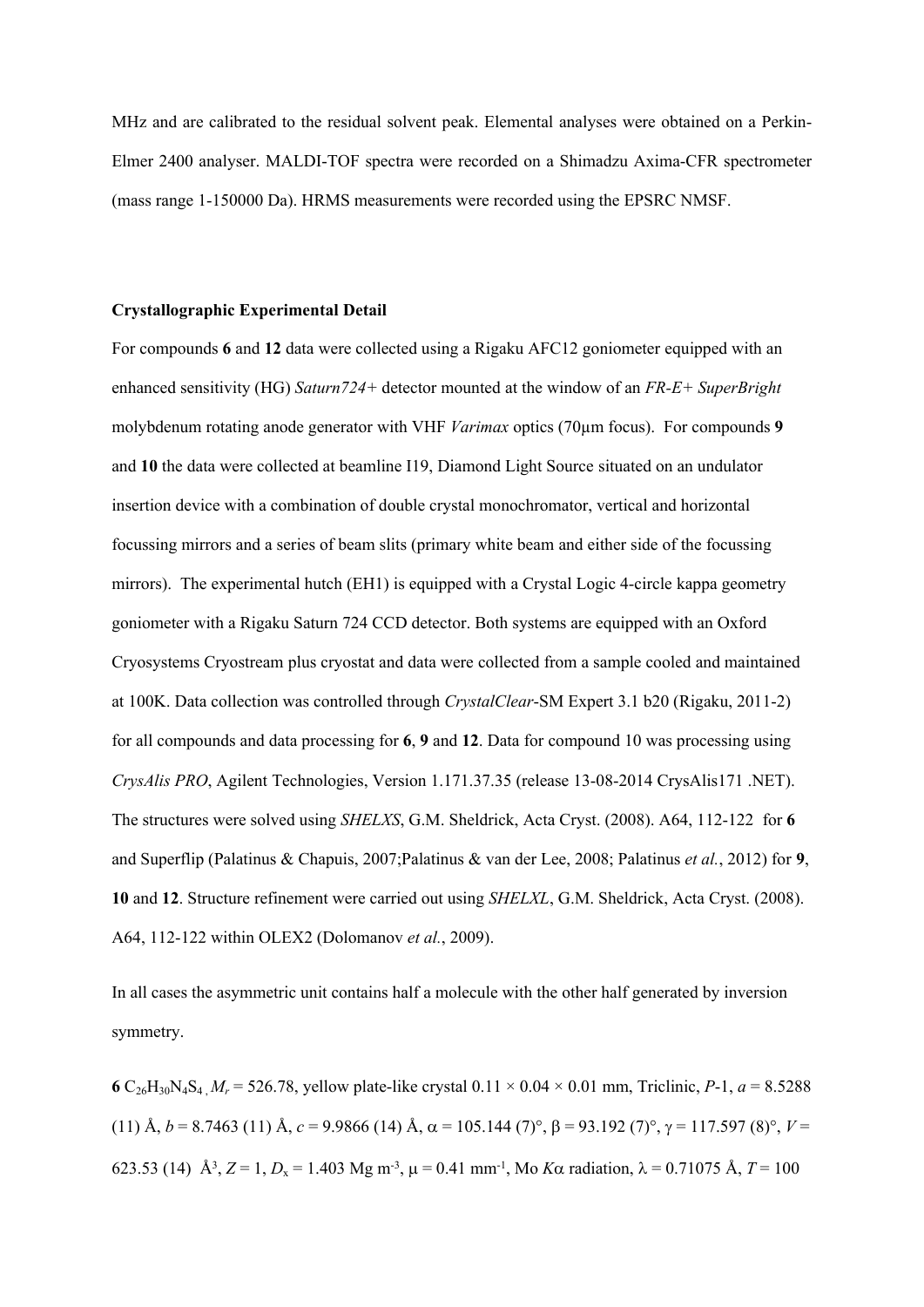K,  $\theta_{\text{max}} = 27.5^{\circ}$ ,  $\theta_{\text{min}} = 3.1^{\circ}$ , 5158 measured reflections, 2823 independent reflections,  $R_{\text{int}} = 0.041$ ,  $R[F^2 > 2\sigma(F^2)] = 0.045$  (2175 reflections with  $I > 2\sigma(I)$ ),  $wR(F^2) = 0.113$ ,  $\Delta \rho_{\text{max}} = 0.47$  e Å<sup>-3</sup>,  $\Delta \rho_{\text{min}} = -1.01$ 0.42 e Å<sup>-3</sup>.CCDC 1440981 contains the supplementary crystallographic data for this paper. These data are supplied free of charge by The Cambridge Crystallographic Data Centre.

**9**  $C_{36}H_{36}N_2O_2S_2 M_r = 592.79$ , Platelet, yellow  $0.05 \times 0.03 \times 0.01$  mm, Monoclinic,  $P2_1/c$ ,  $a = 14.575$ (19) Å,  $b = 7.664$  (9) Å,  $c = 14.393$  (19) Å,  $c = 14.393$  (19) Å,  $\beta = 111.280$  (14)°,  $V = 1498$  (3) Å<sup>3</sup>, Z  $= 2, D_x = 1.314$  Mg m<sup>-3</sup>,  $\mu = 0.20$  mm<sup>-1</sup>, synchrotron radiation  $\lambda = 0.6889$  Å,  $T = 100$  K,  $\theta_{\text{max}} = 26.6^{\circ}$ ,  $\theta_{\text{min}} = 2.8^{\circ}$ , 13997 measured reflections, 3408 independent reflections,  $R_{\text{int}} = 0.146$ ,  $R[F^2 > 2\sigma(F^2)]$ 0.108 (2286 reflections with  $I > 2\sigma(I)$ ),  $wR(F^2) = 0.306$ ,  $\Delta \rho_{\text{max}} = 0.92$  e Å<sup>-3</sup>,  $\Delta \rho_{\text{min}} = -0.57$  e Å<sup>-3</sup>.

CCDC 1440982 contains the supplementary crystallographic data for this paper. These data are supplied free of charge by The Cambridge Crystallographic Data Centre.

**10**  $C_{36}H_{36}N_2S_4$ ,  $M_r = 624.91$ , Lath, yellow  $0.14 \times 0.05 \times 0.01$  mm, Monoclinic,  $C_2/c$ ,  $a = 15.2375$  (10)  $\AA$ ,  $b = 7.3024$  (6)  $\AA$ ,  $c = 28.201$  (3)  $\AA$ ,  $\beta = 99.461$  (7)°,  $V = 3095.2$  (4)  $\AA$ <sup>3</sup>,  $Z = 4$ ,  $D_x = 1.341$  Mg m<sup>-3</sup>,  $\mu$  = 0.31 mm<sup>-1</sup>, synchrotron radiation,  $\lambda$  = 0.6889 Å, *T* = 100 K,  $\theta_{\text{max}}$  = 24.2°,  $\theta_{\text{min}}$  = 2.8°, 14285 measured reflections, 2719 independent reflections,  $R_{int} = 0.067$ ,  $R[F^2 > 2\sigma(F^2)] = 0.088$  (2259 reflections with  $I > 2\sigma(I)$ ),  $wR(F^2) = 0.255$ ,  $\Delta \rho_{\text{max}} = 1.05$  e Å<sup>-3</sup>,  $\Delta \rho_{\text{min}} = -0.56$  e Å<sup>-3</sup>.

CCDC 1440983 contains the supplementary crystallographic data for this paper. These data are supplied free of charge by The Cambridge Crystallographic Data Centre.

In compound **10** the disorder is such that the major component 72% (S1 and C7) is with the S atoms adjacent to one another and the minor one (S1a and C7a) with the C and S adjacent to one another.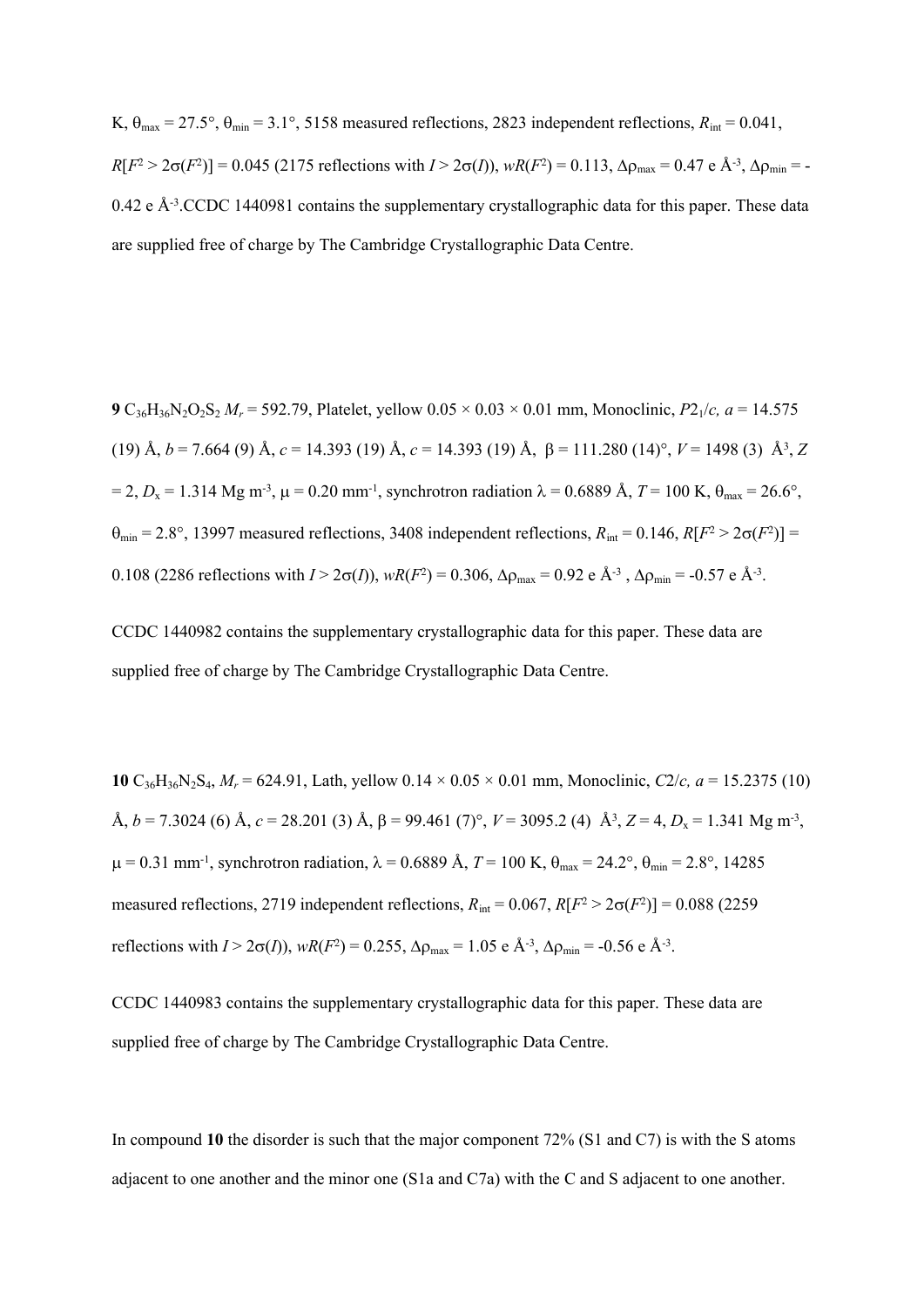**12**  $C_{34}H_{34}N_4O_2S_2$ ,  $M_r = 594.77$ , Block, yellow  $0.09 \times 0.05 \times 0.03$  mm, Monoclinic,  $P2_1/c$ ,  $a = 14.526$ (2) Å,  $b = 5.1215$  (7) Å,  $c = 20.577$  (3) Å,  $\beta = 109.041$  (8)°,  $V = 1447.0$  (4) Å<sup>3</sup>,  $Z = 2$ ,  $D_x = 1.365$  Mg m<sup>-3</sup>, μ = 0.22 mm<sup>-1</sup>, Μο *K*α radiation, λ = 0.71075 Å, *T* = 100 K, θ<sub>max</sub> = 25.1°, θ<sub>min</sub> = 3.0°, 16020 measured reflections, 2550 independent reflections,  $R_{\text{int}} = 0.148$ ,  $R[F^2 > 2\sigma(F^2)] = 0.145$  (938) reflections with  $I > 2\sigma(I)$ ),  $wR(F^2) = 0.436$ ,  $\Delta \rho_{\text{max}} = 0.75$  e  $\AA^{-3}$ ,  $\Delta \rho_{\text{min}} = -0.36$  e  $\AA^{-3}$ .

The overall data quality for compound 12 was poor. A dataset was also collected at Diamond Light Source but gave no improvement in data quality or model and the original dataset and refinement is reported.

CCDC 1440984 contains the supplementary crystallographic data for this paper. These data are supplied free of charge by The Cambridge Crystallographic Data Centre.

## **Computational studies**

The HOMO and LUMO wave functions of the BBT derivatives (the side-chains were replaced by methyl groups) were calculated at the M06-2X/6-311G(d,p) level of theory using the Gaussian 09 package. The geometries were optimised starting from the experimental (X-Ray) geometries when available. For other compounds, the experimental geometry available for the closest analogue was used as the starting geometry. E.g., for the bis(furan) **7** the experimental geometry of the bis- (benzofuran) **9** was available and was applied, removing the benzene ring to generate the starting geometry for compound **7**.

*2,5-Diaminobenzene-1,4-dithiol dihydrochloride* **(17)**

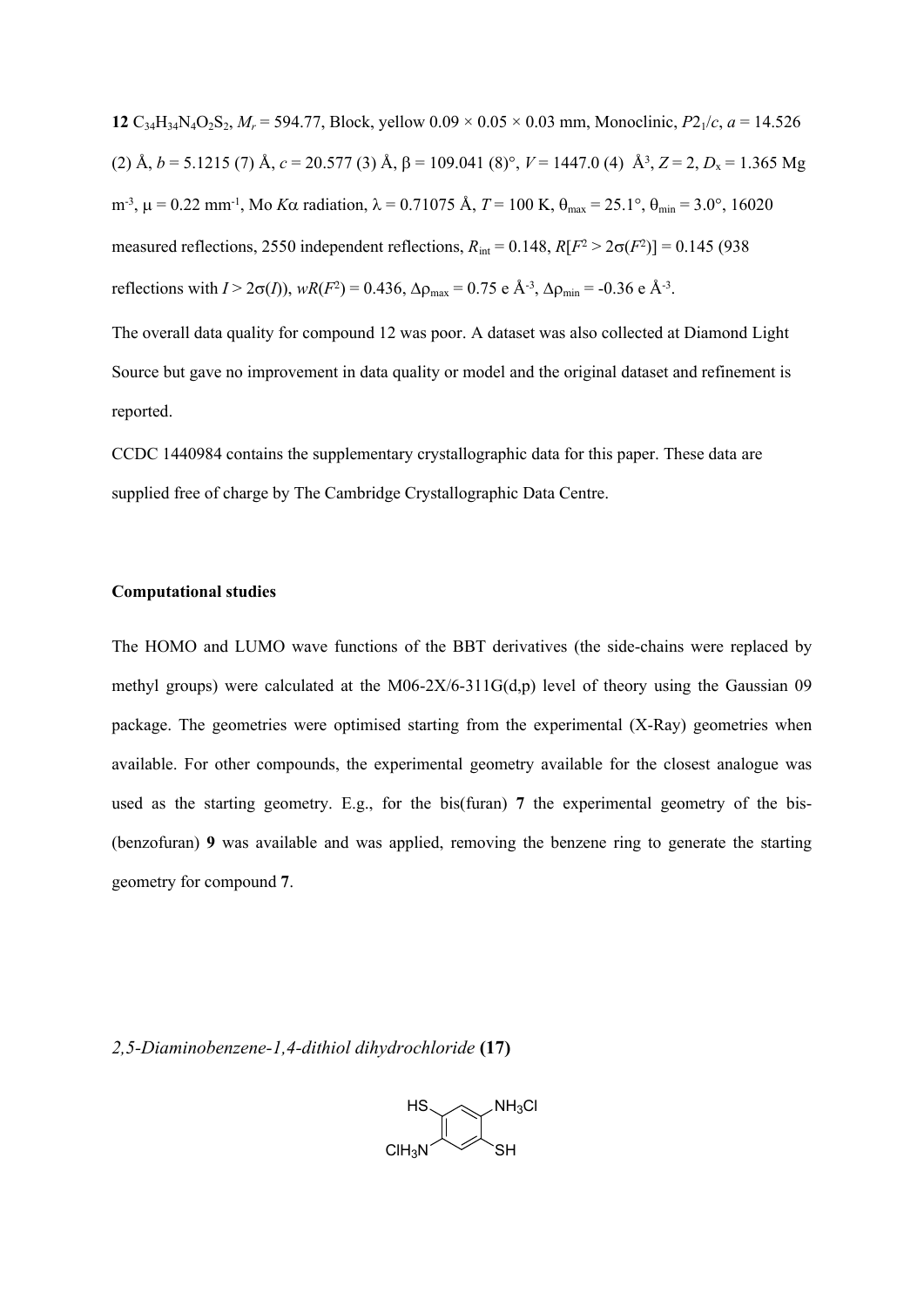Benzo[1,2-d:4,5-d']bis(thiazole)-2,6-diamine (12.0 g, 54.0 mmol) **(16)** was added to a 250 ml round bottomed flask and the flask degassed several times. Potassium hydroxide (48.5 g, 864 mmol) was dissolved in another round bottom flask in degassed water (60 ml) then transferred *via* syringe to the reaction flask. The mixture was stirred for 5 h under reflux then cooled overnight with stirring. The resulting mixture was filtered under Ar. The yellow precipitate was then dissolved in deaerated water (60 ml) and filtered directly into a flask containing deaerated water (120 ml) and concentrated hydrochloric acid (120 ml). The resulting white crystals were filtered, washed with degassed methanol and dried under Ar for 1 h before being used immediately in the next step without purification or exposure to air.

# *2,6-Dihexylbenzo[1,2-d:4,5-d']bis(thiazole)* **(18)**



To an evacuated 250 ml 2-neck flask containing freshly synthesised **(17)** under Ar was added 1,2-dichlorobenzene (100 ml), heptanoyl chloride (18.94 ml, 122 mmol) and trimethylsilyl polyphosphate (33.7 ml, 294 mmol) and the flask heated to reflux for 48 h under Ar. Upon cooling the solution was quenched with sat. NaHCO<sub>3</sub> solution and then extracted with dichloromethane (3  $\times$  100 ml). The solution was then washed with sat NaHCO<sub>3</sub> (3  $\times$  200 ml) and brine (200 ml). The combined organics were then dried  $(MgSO<sub>4</sub>)$  and the dichloromethane removed by rotary evaporation. The dichlorobenzene was distilled via Kughelrohr distillation and the resulting dark brown residue purified by silica gel column chromatography eluting with dichloromethane. The off-white solid was reprecipitated from dichloromethane/methanol and dried under vacuum to yield the title compound as a white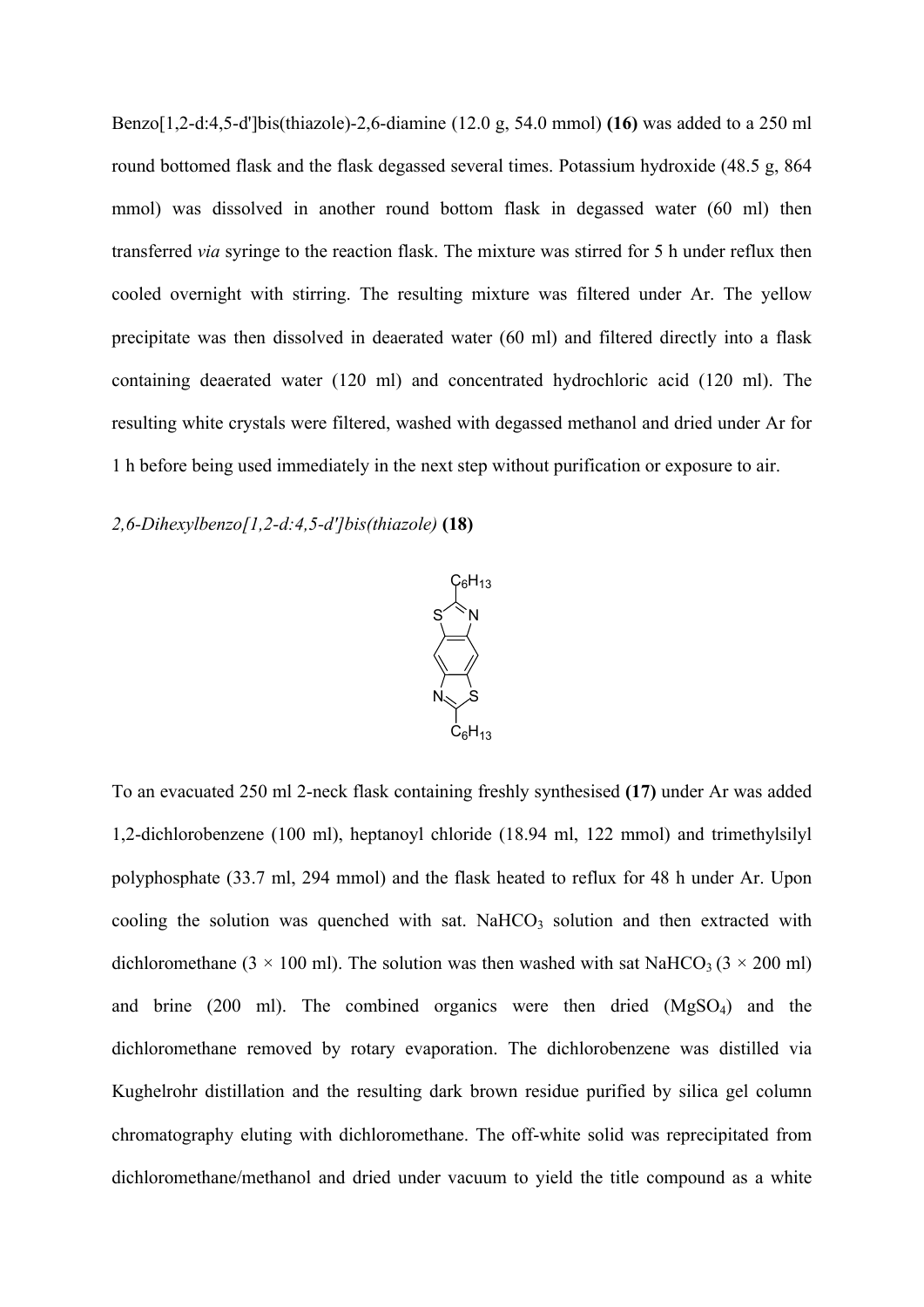solid (8.9g, 46% over two steps). <sup>1</sup>H NMR;  $\delta_H$  (400 MHz CDCl<sub>3</sub>): 8.38 (2H, s, Ar-H), 3.13 (4H, t, *J* 7.8 Hz, CH2), 1.90 (4H, quin, *J* 7.7 Hz CH2), 1.50-1.26 (12H, m, CH2), 0.90 (6H, t, *J* 7.0 Hz, CH<sub>3</sub>); <sup>13</sup>C NMR; δ<sub>C</sub> (125 MHz, CDCl<sub>3</sub>): 173.7, 151.3, 134.4, 114.9, 35.0, 31.8, 29.9, 29.2, 22.8, 14.3;  $m/z$  (MALDI-TOF): 361; HRMS calculated for C<sub>20</sub>H<sub>28</sub>N<sub>2</sub>S<sub>2</sub>: 361.1761. Found 361.1767.

*4,8-Dibromo-2,6-dihexylbenzo[1,2-d:4,5-d']bis(thiazole)* **(19)**



2,6-Dihexylbenzo[1,2-d:4,5-d']bis(thiazole) (8.0 g, 22.19 mmol) **(18)** was added to a 250 ml two neck flask under Ar. Dichloromethane (80 ml) was then added and the flask cooled to 0 °C. Bromine (2.86 ml, 55.5 mmol) in dichloromethane (80 ml) was then added dropwise while at 0  $^{\circ}$ C. The reaction was then stirred at 0  $^{\circ}$ C for 6 hours and then allowed to stir at room temperature overnight. The reaction was then diluted with dichloromethane (250 ml), quenched with sat. sodium sulphite (50 ml) and washed with water ( $2 \times 100$  ml) before being dried (MgSO<sub>4</sub>) and concentrated to dryness. Purification by silica gel column chromatography eluting with 3:2 hexane:dichloromethane yielded the title compound as a white solid which was recrystallised with hexane: methanol to yield a crystalline solid (5.12 g, 45% yield). <sup>1</sup>H NMR; δ<sub>H</sub> (400 MHz CDCl<sub>3</sub>): 3.17 (4H, t, *J* 7.8 Hz, CH<sub>2</sub>), 1.90 (4H, quin, *J* 7.7 Hz CH<sub>2</sub>), 1.50-1.26 (12H, m, CH<sub>2</sub>), 0.92 (6H, t, *J* 7.0 Hz, CH<sub>3</sub>); <sup>13</sup>C NMR; δ<sub>C</sub> (125 MHz, CDCl3): 174.8, 148.1, 137.4, 106.2, 35.3, 31.8, 30.1, 29.2, 22.8, 14.4; *m/z* (MALDI-TOF):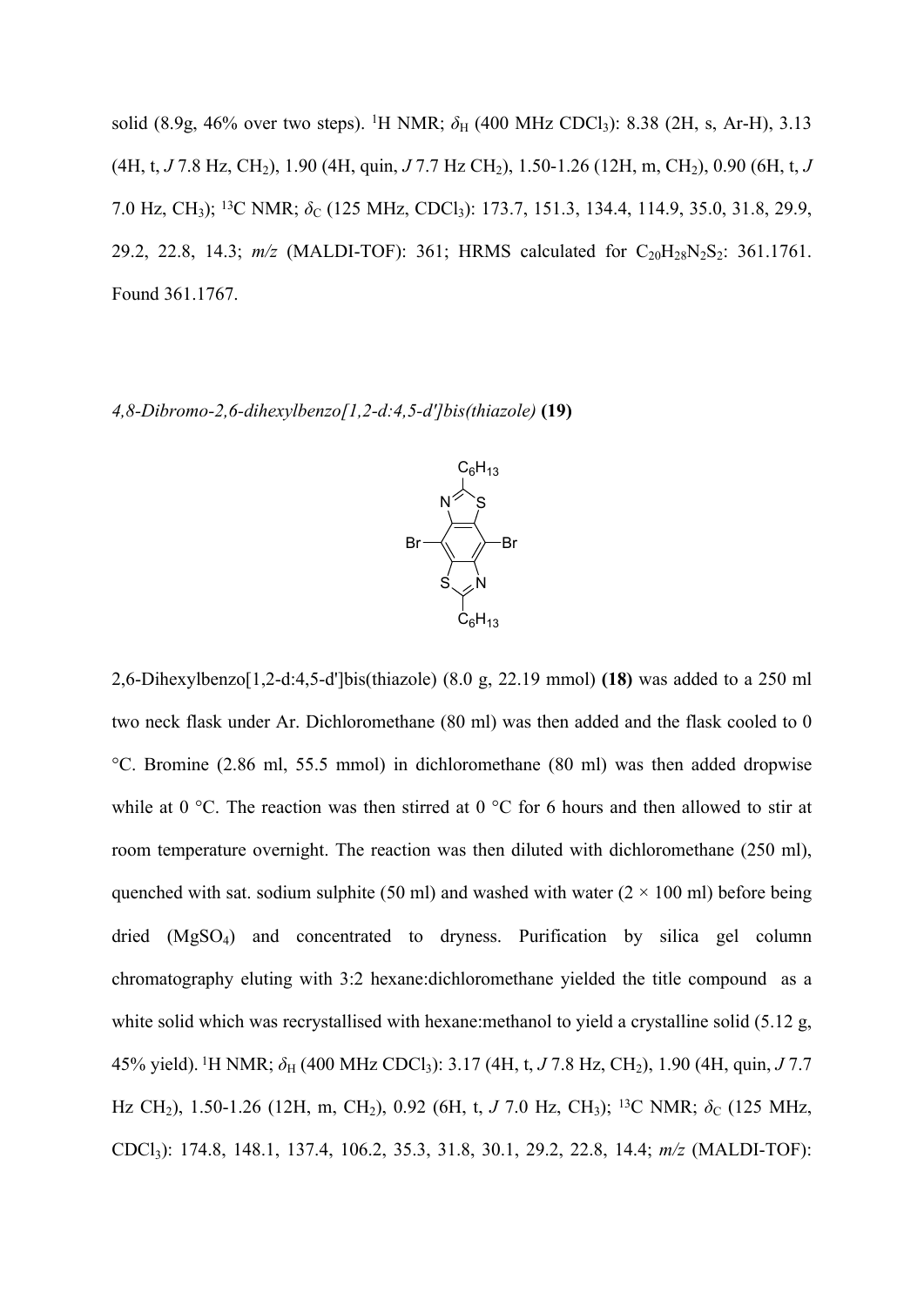519; Anal. Calculated for  $C_{20}H_{26}Br_2N_2S_2$ : C, 46.34; H, 5.06; N, 5.40. Found C, 46.46; H, 5.01; N, 5.28.

*2,6-Dihexyl-4,8-di(thiazol-2-yl)benzo[1,2-d:4,5-d']bis(thiazole)* **(6)**



4,8-Dibromo-2,6-dihexylbenzo[1,2-d:4,5-d']bis(thiazole) **(16)** (100 mg, 0.193 mmol), and tetrakis(triphenylphosphine) palladium(0) (44.6 mg, 0.039 mmol) were added to a 50 ml round bottom flask under Ar. 2-(Tributylstannyl)thiazole **(17)**[[5\]](#page-18-4) (180 mg, 0.482 mmol) was added and the flask purged further with Ar. Dry toluene (20 ml) was then added and reaction was heated to 100 °C for 24 h then cooled. The solution was diluted with dichloromethane (100 ml) and washed with water (100 ml) and brine (100 ml) before being dried ( $MgSO<sub>4</sub>$ ) and concentrated to dryness. The crude residue was purified by silica gel column chromatography eluting with 1:1 dichloromethane:hexane to yield a yellow powder which was recrystallised from ethanol to yield fine yellow needles (76 mg, 75% yield; MPt 126°C by DSC). <sup>1</sup>H NMR; *δ*<sup>H</sup> (400 MHz CDCl3): 8.14 (2H, d, *J* 3.3 Hz, Ar-H), 7.58 (2H, d, *J* 3.3 Hz, Ar-H), 3.27 (4H, t, *J* 7.6 Hz, CH<sub>2</sub>) 2.07 (4H, quin, *J* 7.5 Hz CH<sub>2</sub>), 1.60-1.50 (4H, m, CH<sub>2</sub>), 1.47-1.30 (8H, m,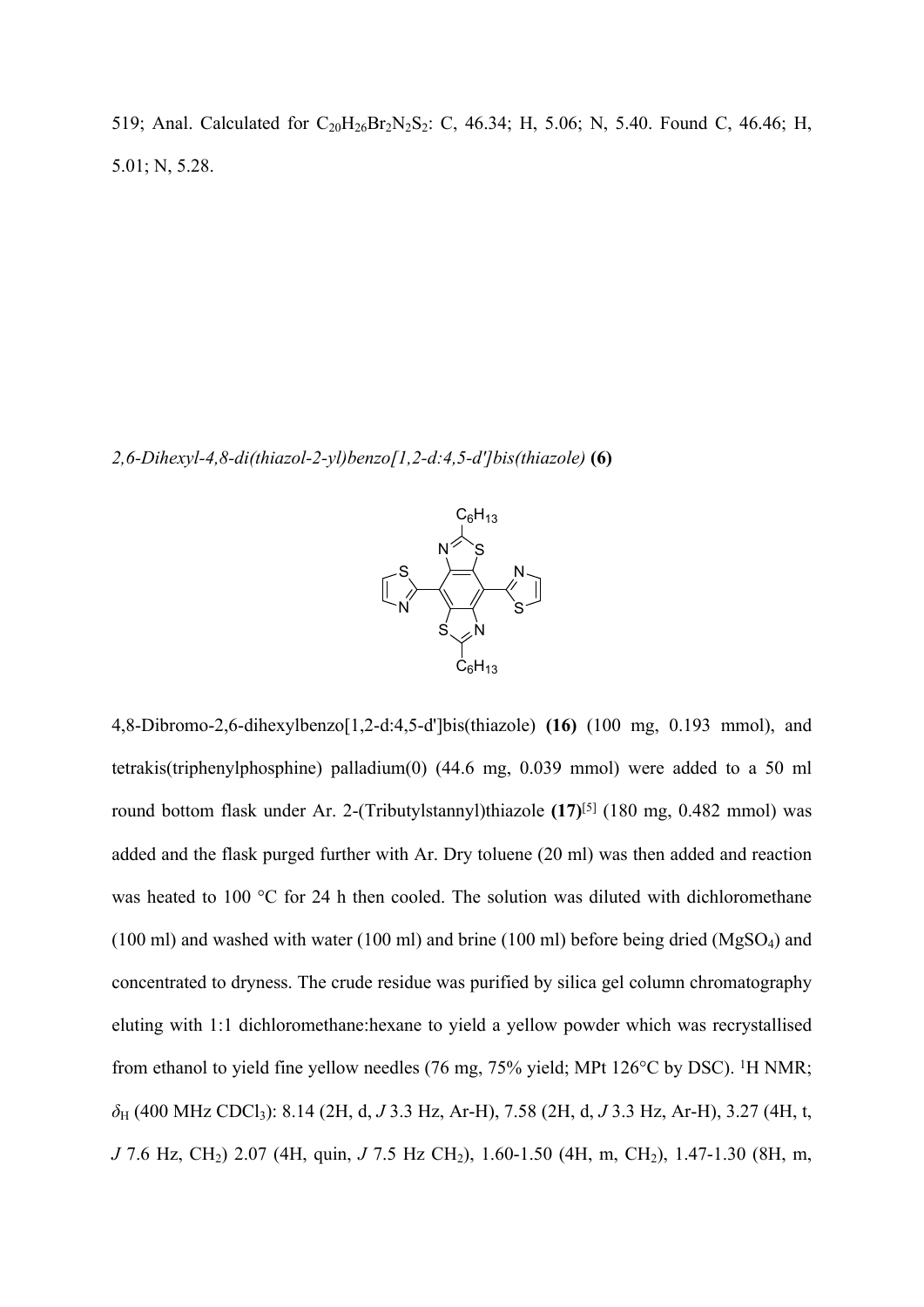CH<sub>2</sub>), 0.92 (6H, t, *J* 7.0 Hz, CH<sub>3</sub>); <sup>13</sup>C NMR;  $δ$ <sub>C</sub> (125 MHz, CDCl<sub>3</sub>): 177.1, 161.9, 147.1, 141.7, 131.0, 122.0, 120.5, 33.74, 31.09, 28.64, 28.41, 22.06, 13.62; *m/z* (MALDI-TOF): 527; HRMS calculated for C<sub>26</sub>H<sub>30</sub>N<sub>4</sub>S<sub>4</sub>: 527.1426. Found: 527.1418.

*4,8-Di(furan-2-yl)-2,6-dihexylbenzo[1,2-d:4,5-d']bis(thiazole)* **(7)**



To a 50 ml round bottom flask under Ar was added tributyl(furan-2-yl)stannane (0.228 ml, 0.723 mmol), 4,8-dibromo-2,6-dihexylbenzo[1,2-d:4,5-d']bis(thiazole) **(16)** (150 mg, 0.289 mmol) and tetrakis(triphenylphosphine) palladium(0) (66.9 mg, 0.058 mmol) and the flask evacuated again with Ar. Dry toluene (15 ml) was then added via syringe and the flask heated to reflux for 24 h before being cooled and poured into water. The solution was then extracted with dichloromethane  $(3 \times 50 \text{ ml})$ . The combined organic layers were then washed with water  $(2 \times 50 \text{ ml})$ , dried (MgSO<sub>4</sub>) and concentrated to dryness. Silica gel column chromatography eluting with 1:2 dichloromethane:hexane yielded the product as an off-white solid which was further purified by recrystallisation from hexane to yield the product as fine off-white needles (95 mg, 67% yield; MPt 125°C by DSC). <sup>1</sup>H NMR; δ<sub>H</sub> (400 MHz CDCl<sub>3</sub>): 7.90 (2H, d, *J* 3.4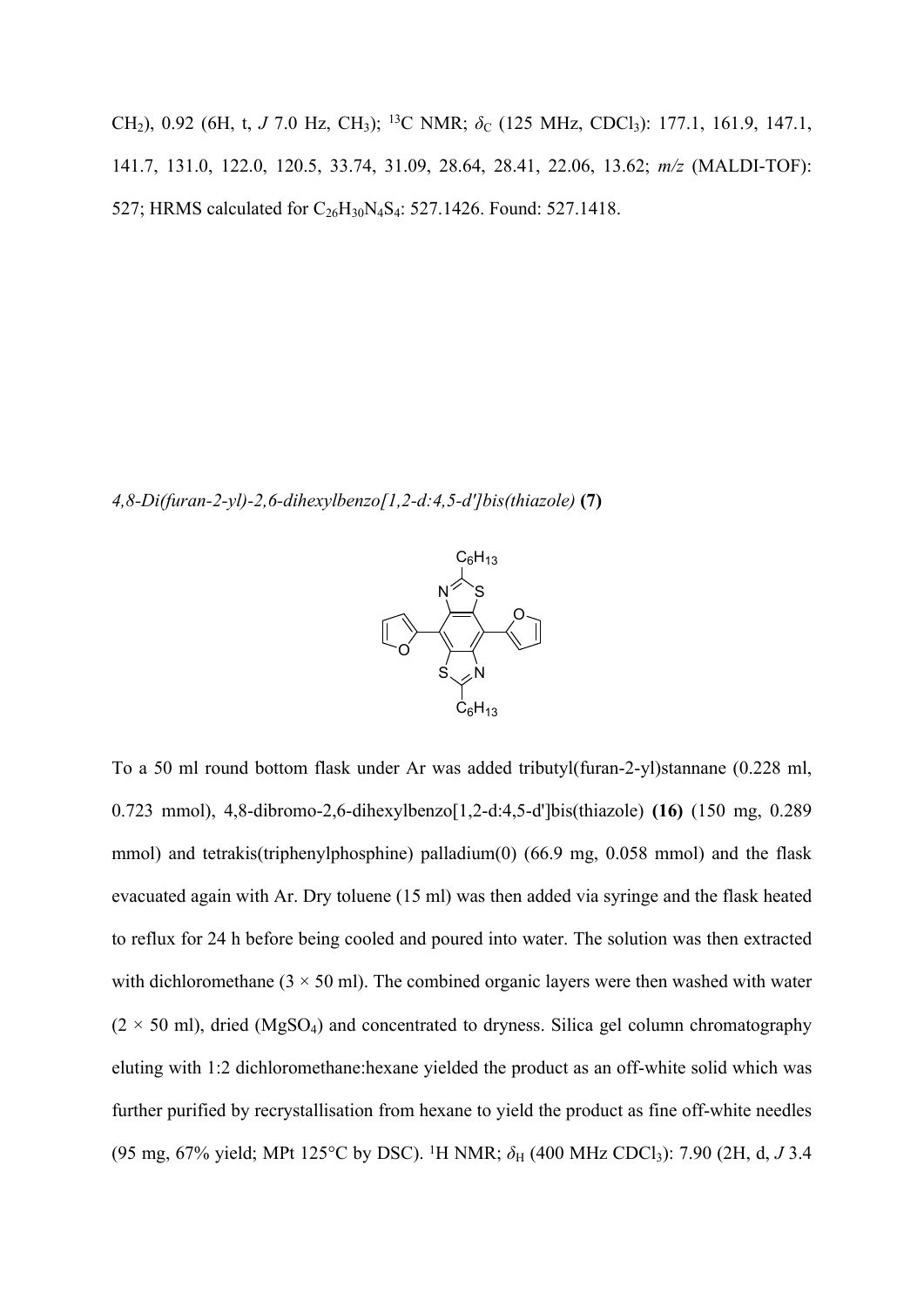Hz, Ar-H), 7.72 (2H, d, *J* 1.4 Hz, Ar-H), 6.68 (2H, dd, *J* 1.7 Hz, Ar-H), 3.23 (4H, t, *J* 7.6 Hz, CH<sub>2</sub>) 2.00 (4H, quin, *J* 7.5 Hz CH<sub>2</sub>), 1.57-1.48 (4H, m, CH<sub>2</sub>), 1.45-1.30 (8H, m, CH<sub>2</sub>), 0.92 (6H, t, *J* 7.0 Hz, CH<sub>3</sub>); <sup>13</sup>C NMR; *δ*<sub>C</sub> (125 MHz, CDCl<sub>3</sub>): 174.5, 150.6, 146.8, 142.4, 130.6, 117.1, 113.6, 112.9, 34.8, 31.9, 29.7, 29.3, 22.9, 14.4; *m/z* (MALDI-TOF): 492; Anal. Calculated for  $C_{28}H_{32}N_2O_2S_2$ : C, 68.26; H, 6.55; N, 5.69. Found C, 68.11; H, 6.49; N, 5.72.

*4,8-Di(benzofuran-2-yl)-2,6-dihexylbenzo[1,2-d:4,5-d']bis(thiazole)* **(9)**



To a 5 ml microwave vial under Ar was added 4,8-dibromo-2,6-dihexylbenzo[1,2-d:4,5 d']bis(thiazole) **(16)** (100mg, 0.193 mmol), 2-benzofuranylboronic acid MIDA ester (93 mg, 0.579 mmol), tetrakis(triphenylphosphine) palladium(0) (44.6 mg, 0.039 mmol) and barium hydroxide octahydrate (262 mg, 0.830 mmol) and the flask evacuated several times with Ar. Dry tetrahydrofuran (4 ml) and degassed water (1 ml) were then added and the flask fitted with a cap. The vial was then heated to 120 °C for 2 h in the microwave. The reaction was then cooled before being poured into water (50 ml) and extracted with dichloromethane (3  $\times$ 50 ml). The combined organic layers were then washed with (50 ml) water before being dried (MgSO4) and concentrated to dryness. The crude residue was purified by silica gel column chromatography eluting with 20% dichloromethane in hexane. The yellow powder was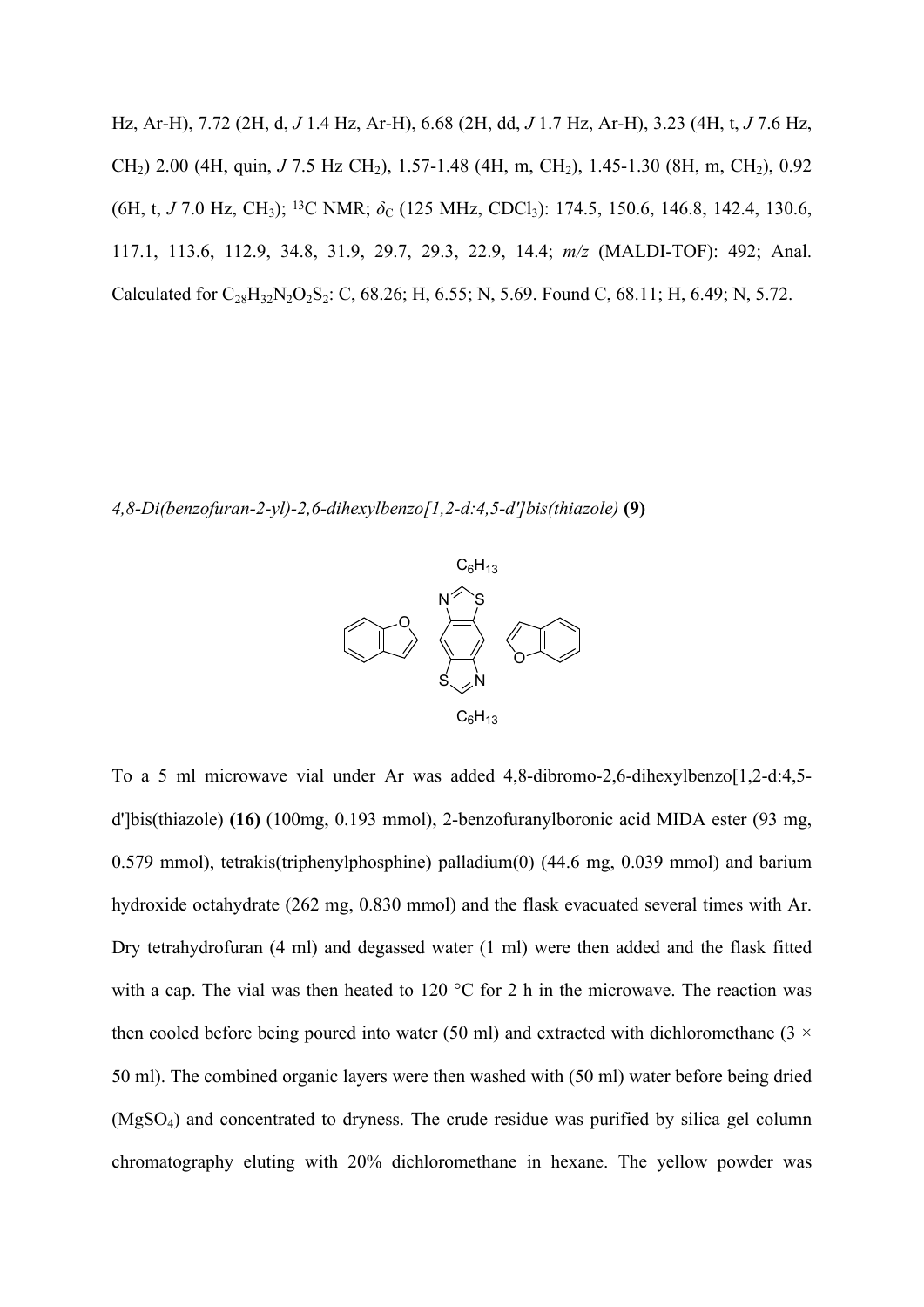recrystallised from hexane to yield fibrous crystals (74 mg, 65% yield; MPt 172°C by DSC). <sup>1</sup>H NMR;  $\delta_H$  (400 MHz CD<sub>2</sub>Cl<sub>2</sub>): 8.38 (2H, s, Ar-H), 7.74 (2H, d, J 7.5 Hz, Ar-H), 7.68 (2H, d, *J* 8.0 Hz, Ar-H), 7.42-7.35 (2H, m, Ar-H), 7.34-7.28 (2H, m, Ar-H), 3.30 (4H, t, *J* 7.6 Hz, CH<sub>2</sub>), 2.06 (4H, quin, *J* 7.0 Hz CH<sub>2</sub>), 1.61-1.51 (4H, m, CH<sub>2</sub>), 1.49-1.32 (8H, m, CH<sub>2</sub>), 0.93 (6H, t, *J* 7.1 Hz, CH<sub>3</sub>); <sup>13</sup>C NMR; *δ*<sub>C</sub> (125 MHz, CDCl<sub>3</sub>): 175.3, 154.7, 152.1, 147.8, 131.8, 129.8, 125.1, 123.5, 122.1, 117.6, 111.6, 110.3, 34.8, 32.0, 29.8, 29.4, 23.0, 14.5; *m/z* (MALDI-TOF): 592; HRMS calculated for  $C_{36}H_{36}N_2O_2S_2$ : 593.2291. Found 593.2286.

*4,8-Bis(benzo[b]thiophen-2-yl)-2,6-dihexylbenzo[1,2-d:4,5-d']bis(thiazole)* **(10)**



To a 5 ml microwave vial under Ar was added 4,8-dibromo-2,6-dihexylbenzo[1,2-d:4,5 d']bis(thiazole) **(16)** (100mg, 0.193 mmol), benzothiophene-2-boronic acid MIDA ester (102 mg, 0.579 mmol), tetrakis(triphenylphosphine) palladium(0) (44.6 mg, 0.039 mmol) and barium hydroxide octahydrate (262 mg, 0.830 mmol) and the flask evacuated several times with Ar. Dry tetrahydrofuran (4 ml) and degassed water (1 ml) were then added and the flask fitted with a cap. The vial was then heated to 120 °C for 2 h in the microwave. The reaction was then cooled before being poured into water (50 ml) and extracted with dichloromethane  $(3 \times 50 \text{ ml})$ . The combined organic layers were then washed with water (50 ml) before being dried (MgSO4) and concentrated to dryness. The crude residue was purified by silica gel column chromatography eluting with 30% dichloromethane in hexane. The resulting yellow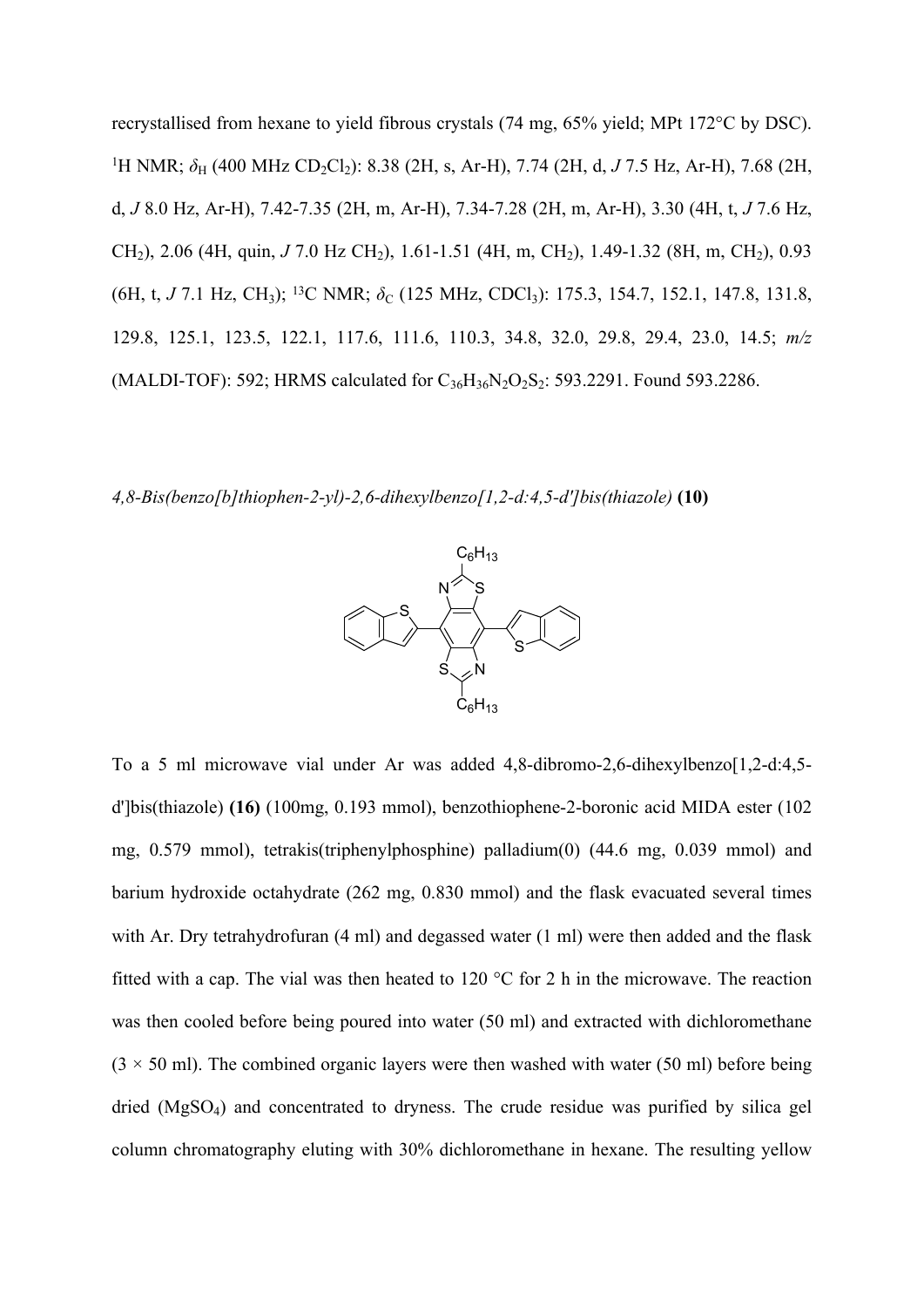powder was recrystallised from hot ethanol with small additions of tetrahydrofuran to yield the product as yellow crystals (52 mg, 43% yield; MPt 148°C by DSC). <sup>1</sup>H NMR;  $\delta_H$  (400 MHz CD<sub>2</sub>Cl<sub>2</sub>): 8.11 (2H, s, Ar-H), 7.95-7.9 (4H, m, Ar-H), 7.45-7.37 (4H, m, Ar-H), 3.20 (4H, t, *J* 7.6 Hz, CH<sub>2</sub>), 1.96 (4H, quin, *J* 7.5 Hz CH<sub>2</sub>), 1.50 (4H, q, *J* 6.9 Hz, CH<sub>2</sub>), 1.43-1.28 (8H, m, CH<sub>2</sub>), 0.89 (6H, t, *J* 7.0 Hz, CH<sub>3</sub>); <sup>13</sup>C NMR;  $\delta$ <sub>C</sub> (125 MHz, CDCl<sub>3</sub>): 173.4, 148.7, 141.4, 139.9, 139.8, 135.2, 125.8, 125.2, 124.7, 124.4, 122.4; *m/z* (MALDI-TOF): 624; HRMS calculated for C<sub>36</sub>H<sub>36</sub>N<sub>2</sub>S<sub>4</sub>: 625.1834. Found 625.1829.

*4,8-Bis(benzo[d]thiazol-2-yl)-2,6-dihexylbenzo[1,2-d:4,5-d']bis(thiazole)* **(11)**



To a 50 ml oven dried flask under Ar was added 4,8-dibromo-2,6-dihexylbenzo[1,2-d:4,5 d']bis(thiazole) **(16)** (150 mg, 0.289 mmol), 2-(tributylstannyl)benzo[d]thiazole **(18)** (307 mg, 0.723 mmol) and tetrakis(triphenylphosphine) palladium(0) (66.9 mg, 0.058 mmol) and the flask purged with Ar several times. Dry toluene (20 ml) was then added and the flask heated to reflux for 48 h under Ar. The reaction was then poured into water (100 ml) and extracted with dichloromethane (3  $\times$  50 ml) before being washed with water (2  $\times$  50 ml), dried (MgSO4) and concentrated to a deep red residue. The crude residue was then purified via silica gel column chromatography eluting with 40% dichloromethane in hexane to yield a bright yellow powder which was then recrystallised from toluene:ethanol to yield yellow fibrous crystals (122 mg, 67% yield; MPt 223°C by DSC). <sup>1</sup>H NMR;  $\delta_H$  (400 MHz CD<sub>2</sub>Cl<sub>2</sub>):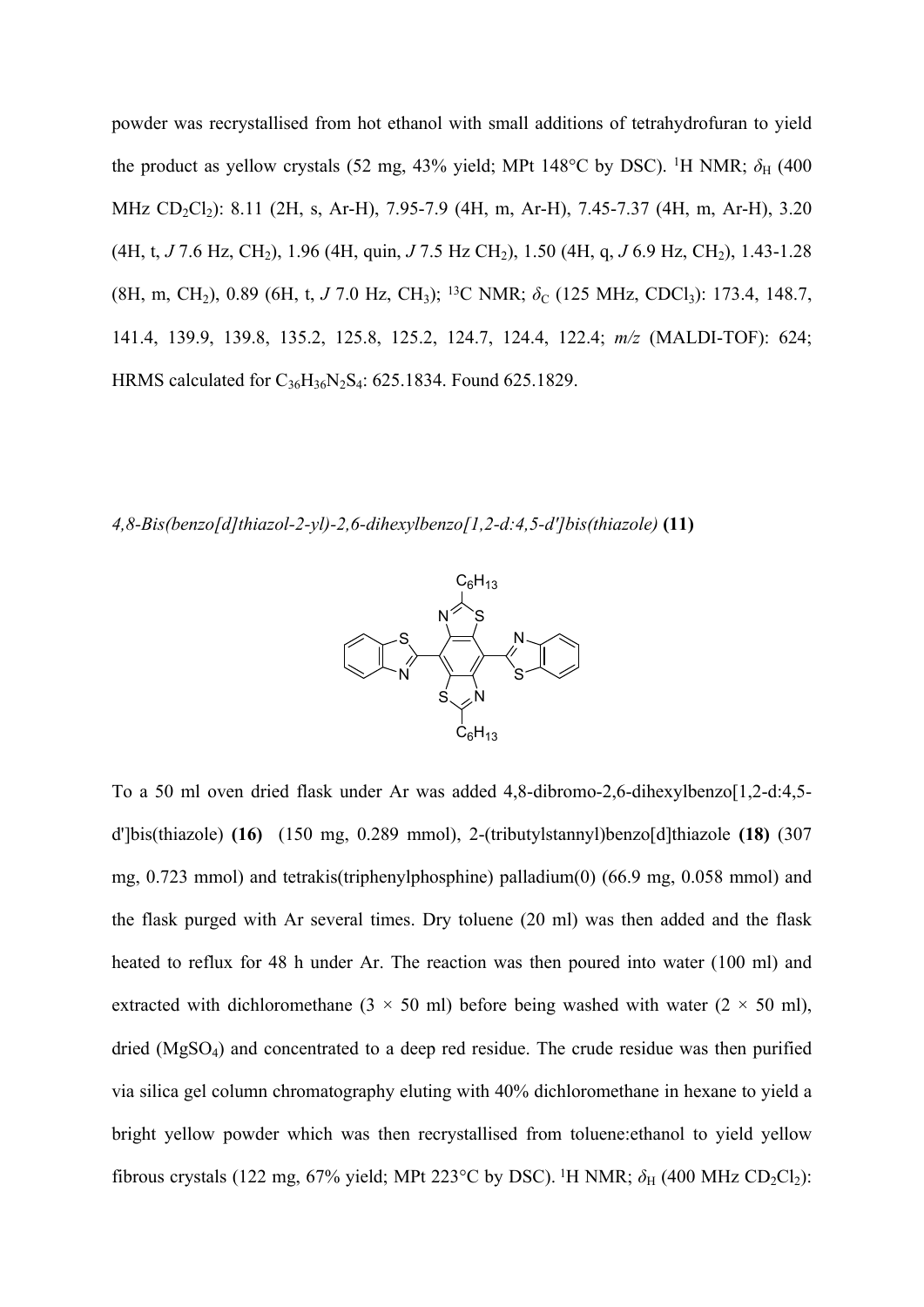8.27 (2H, d, *J* 8.08 Hz, Ar-H), 8.11 (2H, d, *J* 7.9 Hz, Ar-H), 7.62 (2H, ddd, <sup>4</sup>*J* = 1.2, <sup>3</sup>*J* = 7.2,  $3J = 8.1$ , Hz, Ar-H), 7.52 (2H, ddd,  $4J = 1.2$ ,  $3J = 7.2$ ,  $3J = 8.1$ , Hz, Ar-H), 3.39 (4H, t, *J* 7.6 Hz, CH<sub>2</sub>) 2.18 (4H, quin, *J* 7.5 Hz CH<sub>2</sub>), 1.66 (4H, q, *J* 6.9 Hz, CH<sub>2</sub>), 1.52-1.4 (8H, m, CH<sub>2</sub>), 0.99 (6H, t, *J* 7.0 Hz, CH<sub>3</sub>); <sup>13</sup>C NMR; *δ*<sub>C</sub> (125 MHz, CDCl<sub>3</sub>): 178.2, 162.7, 152.5, 148.8, 137.9, 132.9, 126.4, 125.7, 123.7, 122.1, 121.9, 34.6, 32.0, 29.5, 29.4, 23.0, 14.5; *m/z* (MALDI-TOF): 627; HRMS calculated for  $C_{34}H_{34}N_4S_4$ : 627.1739. Found 627.1735.

*2,2'-(2,6-Dihexylbenzo[1,2-d:4,5-d']bis(thiazole)-4,8-diyl)bis(benzo[d]oxazole)* **(12)**



To a 50 ml oven dried flask under Ar was added 4,8-dibromo-2,6-dihexylbenzo[1,2-d:4,5 d']bis(thiazole) **(16)** (150 mg, 0.289 mmol), 2-(tributylstannyl)benzo[d]oxazole **(19)** (295 mg, 0.723 mmol) and tetrakis(triphenylphosphine) palladium(0) (66.9 mg, 0.058 mmol) and the flask purged with Ar several times. Dry toluene (20 ml) was then added and the flask heated to reflux for 24 h under Ar. Once cool the reaction mixture was poured into water (100 ml) and extracted with dichloromethane  $(3 \times 50 \text{ ml})$  before being dried  $(MgSO_4)$  and concentrated to a deep orange residue. The crude product was purified by silica gel column chromatography eluting with dichloromethane to remove the impurities then THF to elute the product. Evaporation of solvent afforded the title compound as a bright yellow crystalline solid (86 mg, 50%; MPt 220°C by DSC). <sup>1</sup>H NMR; δ<sub>H</sub> (400 MHz CDCl<sub>3</sub>): 8.02-7.98 (2H, m,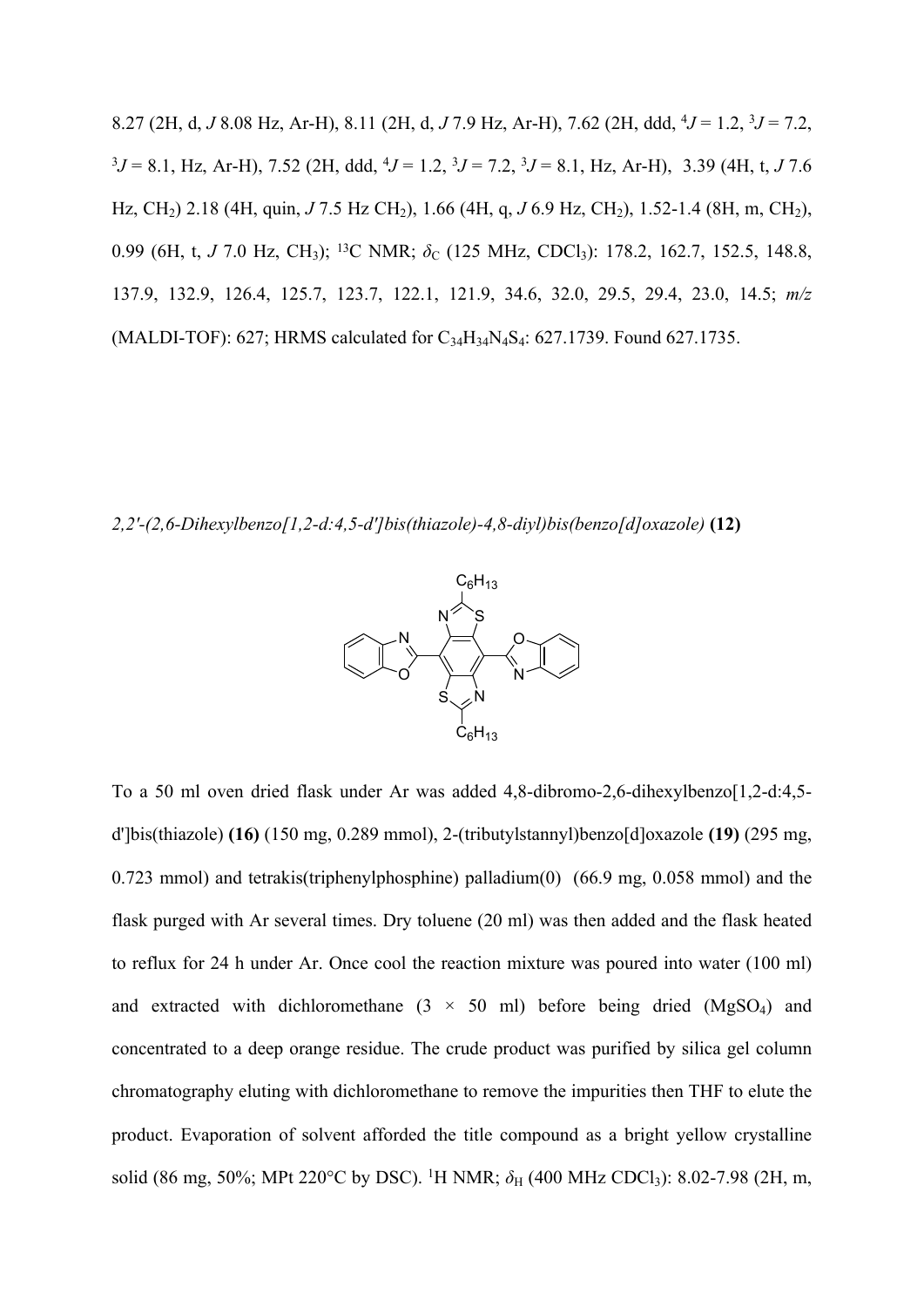Ar-H), 7.92-7.88 (2H, m, Ar-H), 7.61-7.50 (4H, m, Ar-H), 3.46 (4H, t, *J* 8.0 Hz, CH2), 2.11 (4H, quin, *J* 7.9 Hz CH2), 1.68-1.58 (4H, m, CH2), 1.52-1.38 (8H, m, CH2), 0.97 (6H, t, *J* 7.0 Hz, CH<sub>3</sub>); <sup>13</sup>C NMR; δ<sub>C</sub> (125 MHz, CDCl<sub>3</sub>): 178.6, 161.2, 151.6, 148.9, 141.8, 136.7, 126.3, 125.2, 120.9, 116.7, 111.8;  $m/z$  (MALDI-TOF): 595; HRMS calculated for  $C_{34}H_{34}N_4O_2S_2$ : 594.2196. Found 595.2191.



**Figure SI1**. HOMO and LUMO plots (isosurface 0.031) of compounds **6**-**12** calculated at the M06-2X/6-311G\*\* level of theory.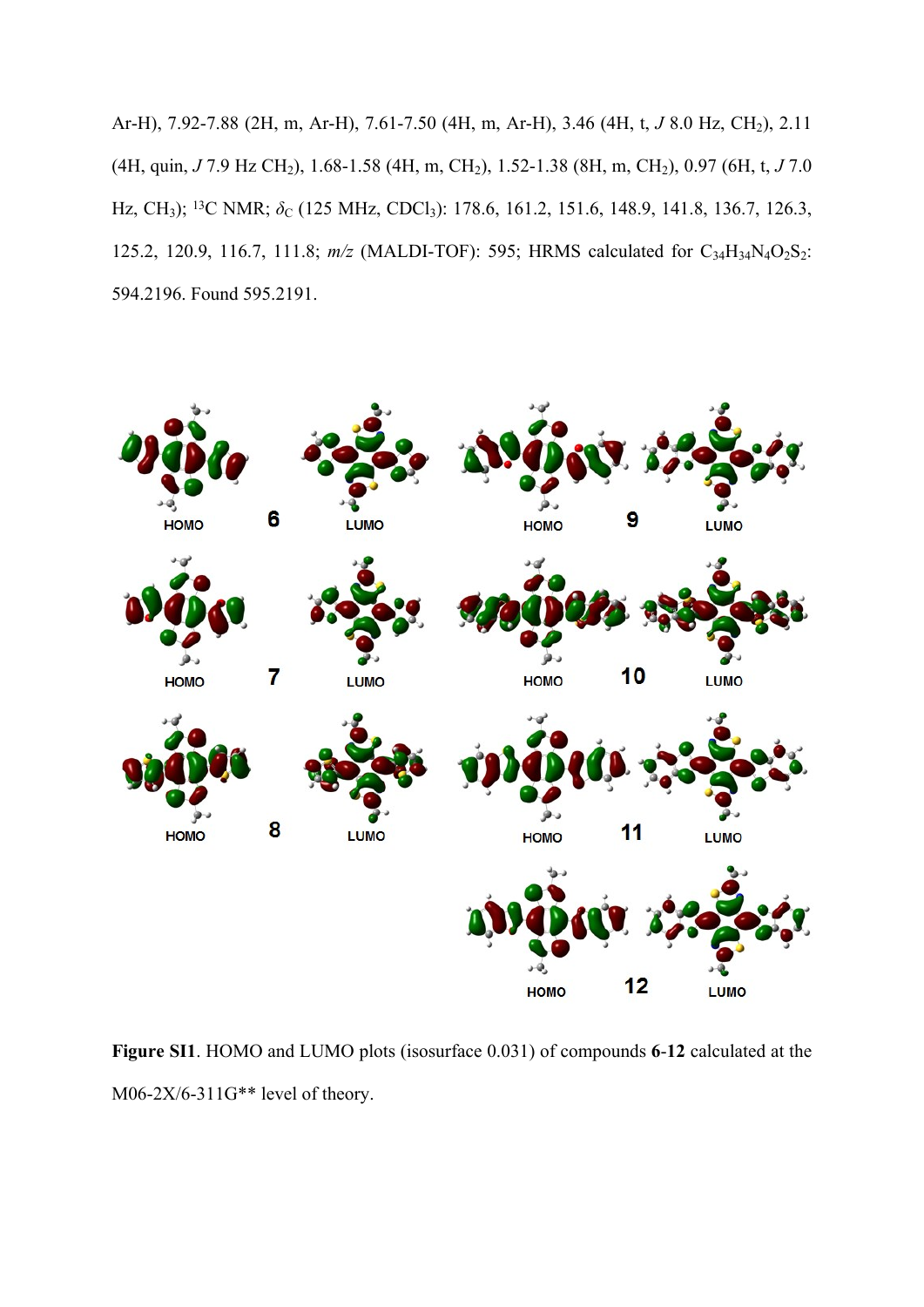

**Figure SI2**. Torsional potential surfaces for the fragment **12s** calculated at the M06-2X/6- 311G\*\* (black) and RI-MP2/cc-pVTZ (red) levels of theory. Rotation occurs around the inter-ring C−C bond marked in red, starting from the conformation shown (0°).

## **Discussion of potential 3-centre-2-electron interactions**

The nature of these interactions is not entirely clear, but one possible source of an attractive potential is a 3-centre-2-electron interaction between lone pairs and relatively low-lying antibonding orbitals,[\[7](#page-19-0)] although these are likely to be counteracted, at least to some extent, by significant lone pair – lone pair repulsions. In order to investigate this hypothesis experimentally, we synthesised the compounds shown in Figure SI3; the molecular structures of all these compounds were determined by X-ray crystallographic studies (manuscript in preparation to be published elsewhere). The chosen compounds were designed to encourage S∙∙∙O interactions and the structural variation across the series focussed on the local environment of the potential S∙∙∙O contacts: ring size fused to the back of the thiophene/furan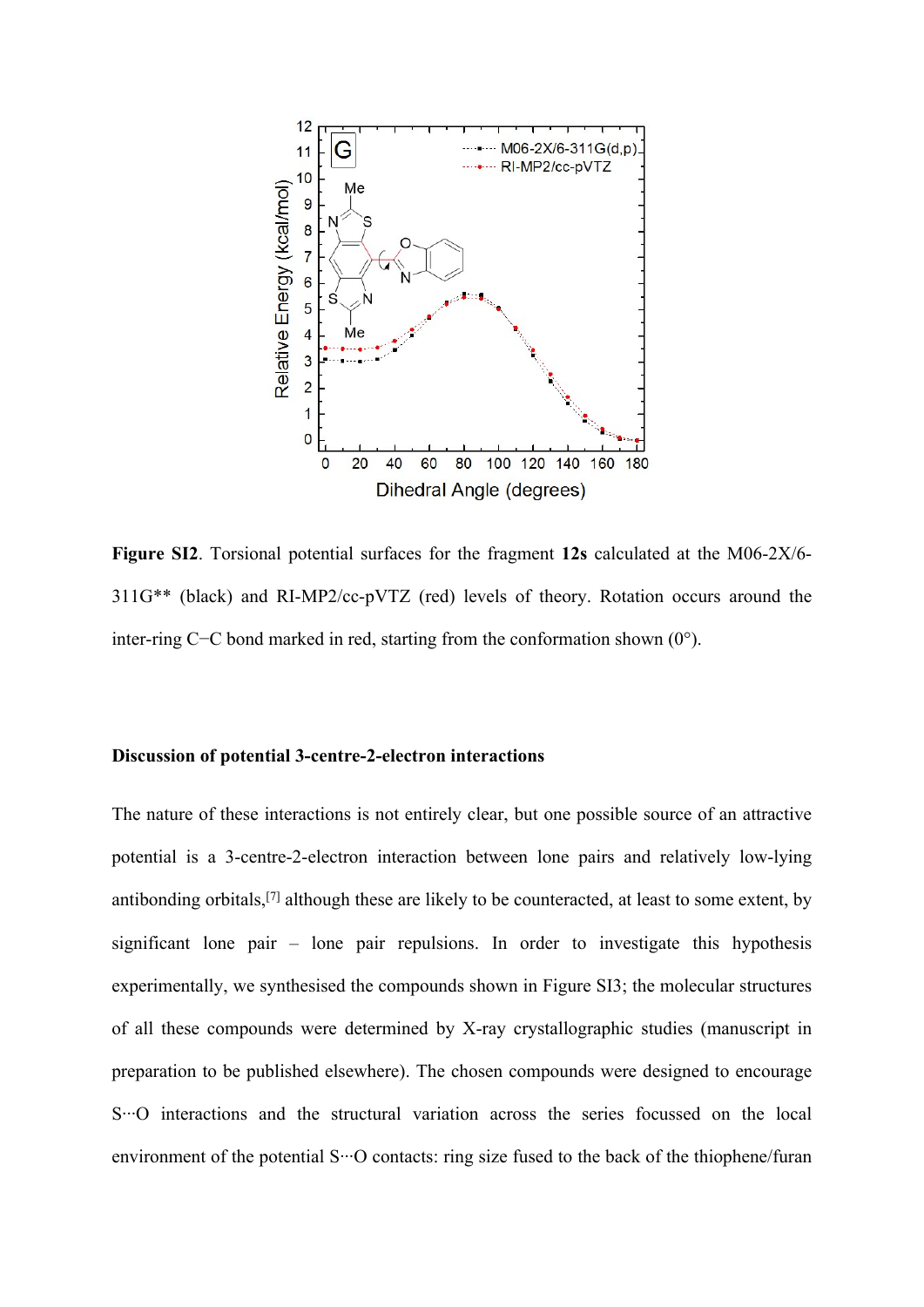rings  $(5, 6$  and 7-membered); a Csp<sup>2</sup> bridge in the fused ring in place of Csp<sup>3</sup>, and additional electron donating groups to vary the electron density around the molecules; unsubstituted thiophene. From the crystallographic data, we extracted the bond lengths within the molecules to see if we could identify any correlations between the degree of non-covalent bonding. To this end, we plotted the distance between sulfur and oxygen atoms against the bond-lengths of all the common bonds in the series (Figure SI4). If 3-centre-2-electron interactions were predominant then we would have seen a correlation in one or more of the common bonds, but it is clear that there is no such trend observed with the data points scattered randomly or with no meaningful difference (Fig. SI4 bottom right).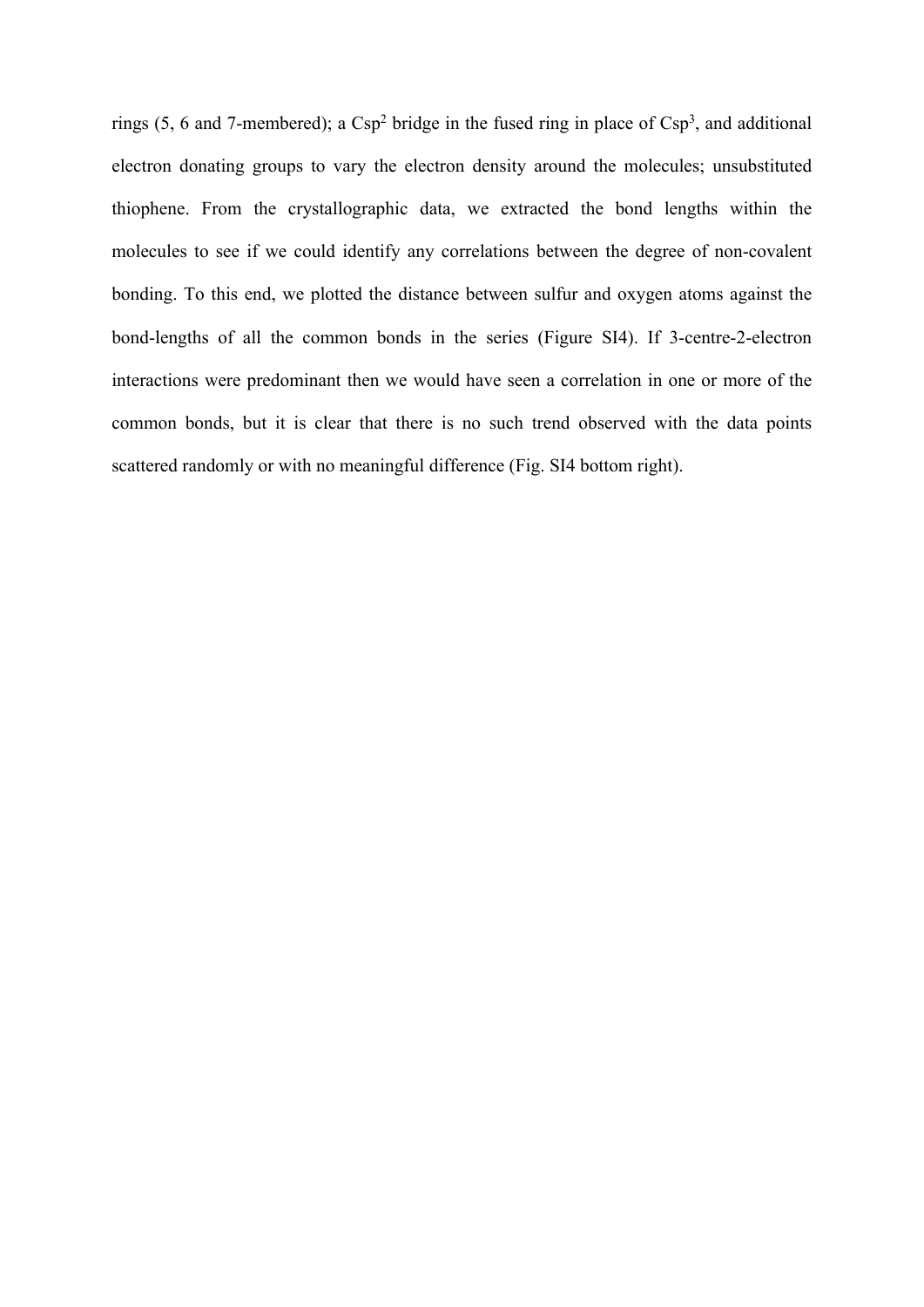

Inter-ring torsion angles 41.2, 48.5



Two molecules in the asymmetric unit Inter-ring torsion angles 2.5, 3.6, 3.8, 8.1



Inter-ring torsion angles 47.3, 73.1 Inter-ring torsion angles 41.6, 44.5





Inter-ring torsion angles 41.9, 60.0 Inter-ring torsion angles 50.4, 52.3





**Inter-ring torsion angles 0.8, 1.5**

**Figure SI3**. Structures of thiophene and furan derivatives bearing dimethoxybenzene rings synthesised to probe the possibility of 3-centre-2-electron interactions. The conformations are given relative to those observed from single crystal x-ray diffraction studies, along with the torsion angles between thiophene (or furan) and benzene rings.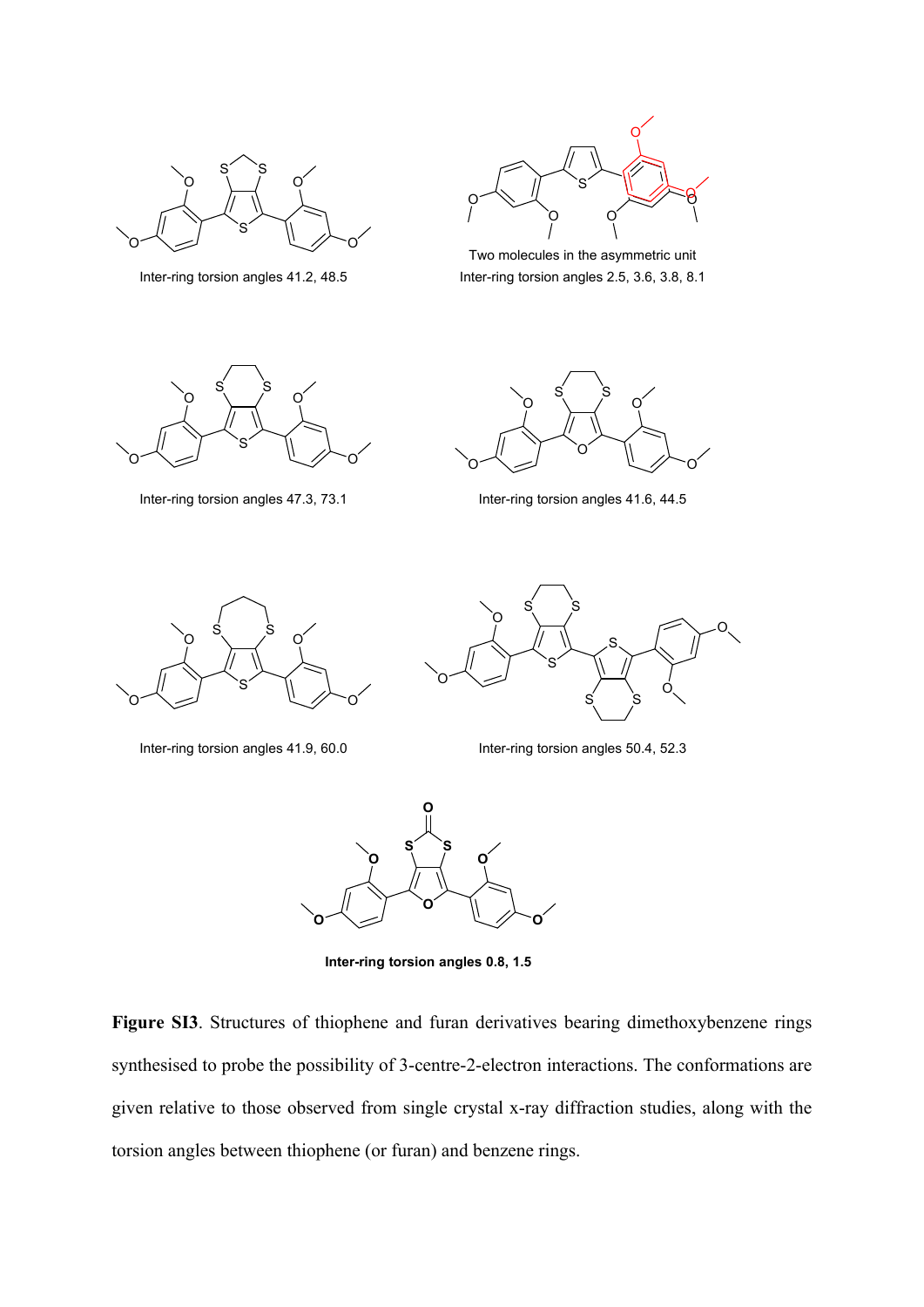

**Figure SI4**. Plots of the non-covalent S∙∙∙O distances versus bond lengths in common bonds (see central graphic for the key) in the structures given in Fig. SI3.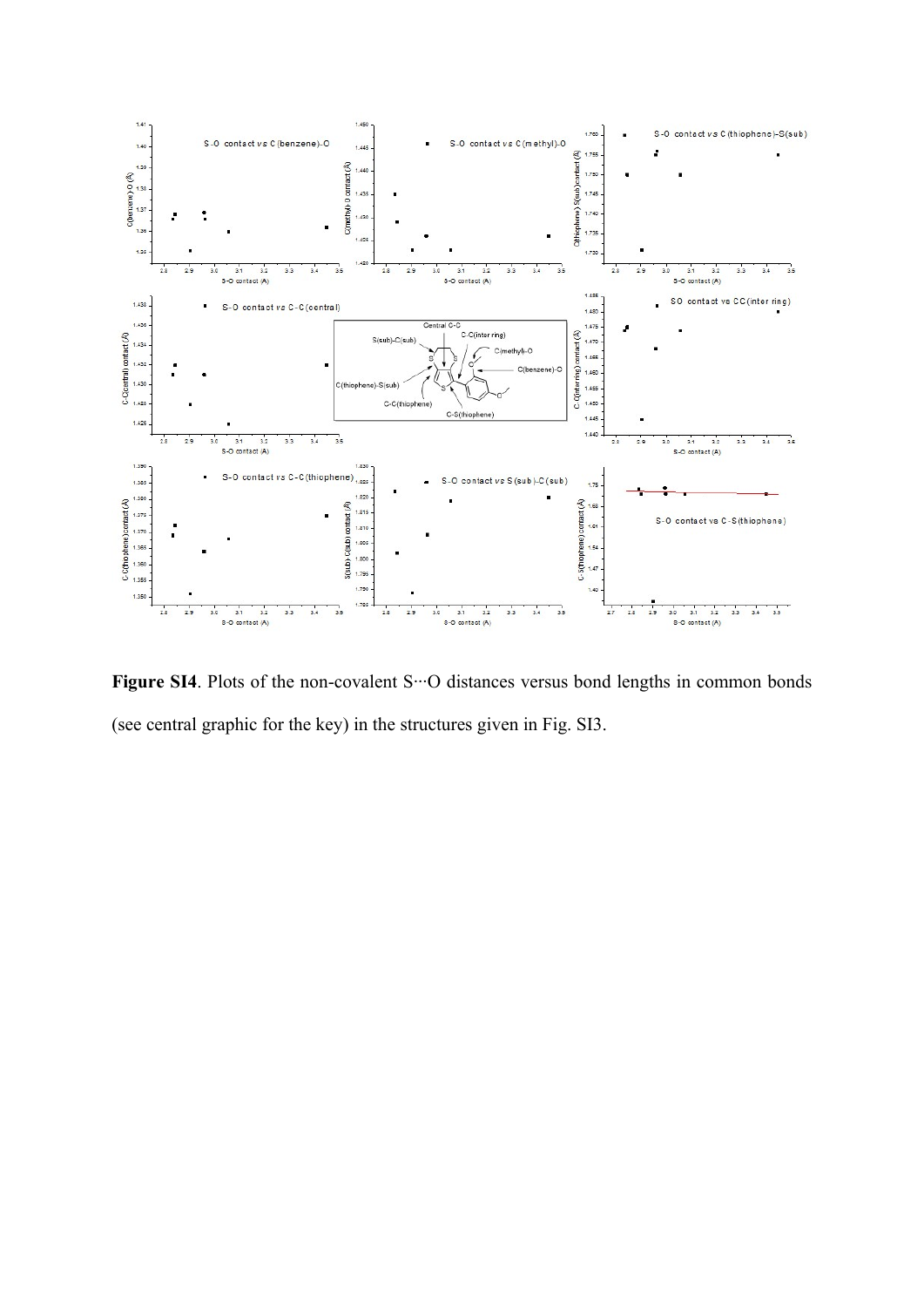

**Figure SI5**. Natural Bond Orbital (NBO) population analysis (net atomic charges in |e|) calculated at the RI-MP2/cc-pVTZ level of theory

# **References**

- <span id="page-18-0"></span>[1] J. K. Landquist, *J. Chem. Soc. C* **1967**, 2212-2220.
- <span id="page-18-1"></span>[2] J. F. Wolfe, B. H. Loo, F. E. Arnold, *Macromolecules* **1981**, *14*, 915-920.
- <span id="page-18-2"></span>[3] J. F. Wolfe, B. H. Loo, F. E. Arnold, *Macromolecules* **1981**, *14*, 915-920.
- <span id="page-18-3"></span>[4] J.-G. Kang, H.-G. Cho, S. K. Kang, C. Park, S. W. Lee, G. B. Park, J. S. Lee, I. T. Kim, *J. Photochem. Photobiol. A.* **2006**, *183*, 212-217.
- <span id="page-18-4"></span>[5] D. Peters, A.-B. Hörnfeldt, S. Gronowitz, *J. Heterocycl. Chem.* **1990**, *27*, 2165-2173.
- <span id="page-18-5"></span>[6] K. C. Molloy, P. C. Waterfield, M. F. Mahon, *J. Organomet. Chem.* **1989**, *365*, 61-73.